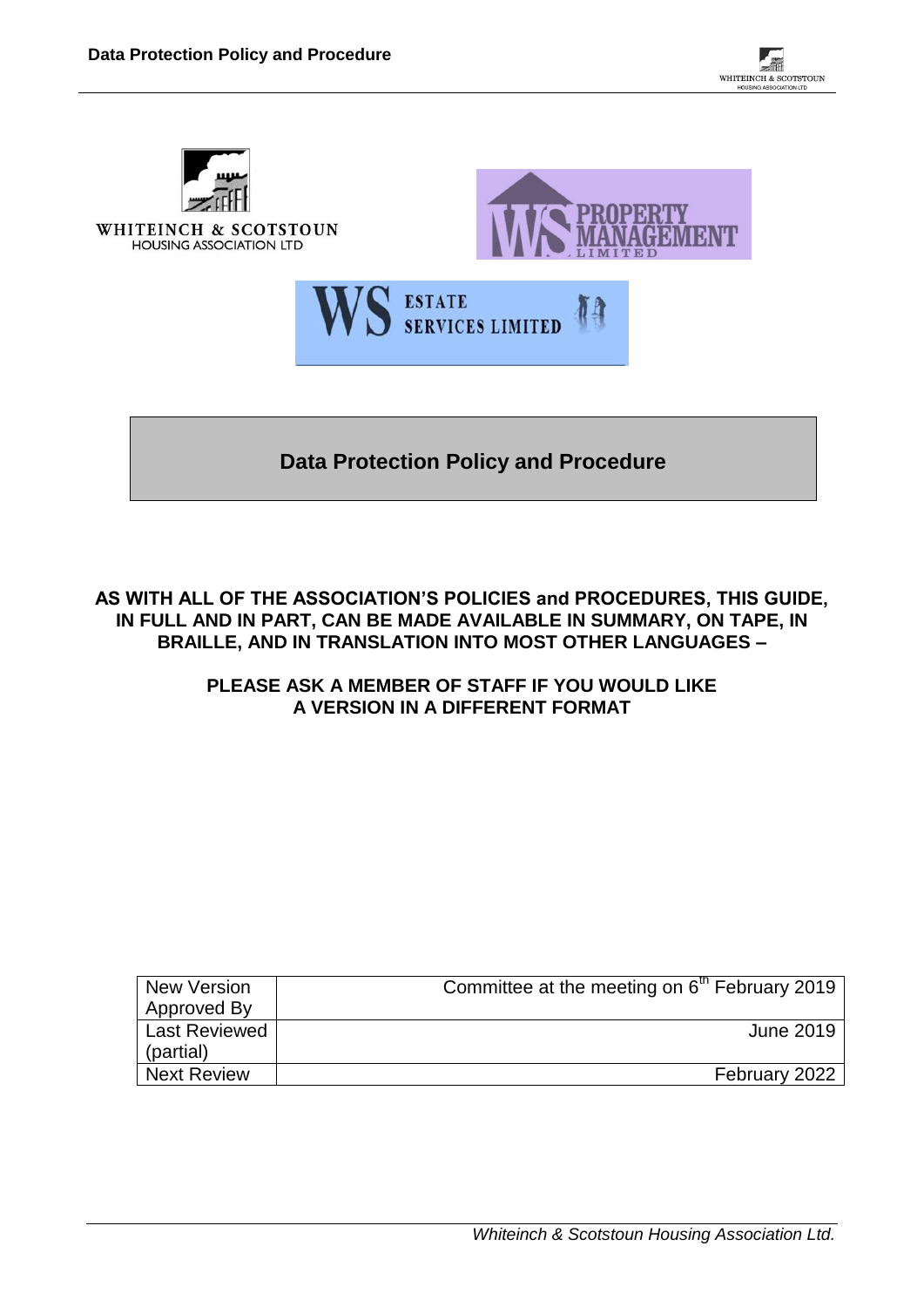

## **1. Introduction and General Information**

- 1.1. During the course of Whiteinch & Scotstoun's (WSHA's), WS Property Management's (WSPM) and WS Estate Services (WSES's) activities the organisations will process Personal Data (which may be held on paper, electronically, or otherwise) about staff, Committee/Board Members and customers and they recognise the need to treat it in an appropriate and lawful manner, in accordance with the Data Protection Legislation. For the purposes of simplicity, hereafter the three organisations will be treated as if under the blanket of WSHA as 'the Association'. The purpose of this policy is to make staff, Committee/Board Members and customers aware of how the Association handles Personal Data and what the Association expects in return to ensure WSHA complies with the legal requirements.
- 1.2. The Association, and its subsidiary companies, are individually registered with the Information Commissioner as Data Controllers under the Data Protection Legislation and take all reasonable steps to ensure that practices in the handling of personal information are of a high standard and comply with this Legislation. This includes, for example, using self-assessment and internal audit to help flag up areas requiring attention.
- 1.3. The Data Protection Policy and Procedure is intended for use by Association Staff for instance:
	- when they are faced with a request to disclose information, whether this be a tenant ringing up to enquire about their own rent account or a request for information on a tenancy matter from a third party, such as the DSS, or
	- when they require guidance on what information should be retained (and for how long) once it is no longer relevant to the Association carrying out its dayto-day business.
- 1.4. In drafting the procedure, the Association has tried to cover the vast majority of ways in which information is likely to be requested or retained. Exceptionally, however, the procedure may be silent on how to deal with any query that is made. In such circumstances, the Chief Executive/Deputy Chief Executive (or another member of the Executive Team if (s)he is not available) will decide on whether the disclosure is to be made/information is to be retained – with appropriate legal advice in cases where this is considered advisable.
- 1.5. This policy does not form part of any employee's contract of employment and the Association may amend it at any time.

#### **2. Equal Opportunities**

2.1. In relation to data protection, this means that the Association is committed to ensuring that no tenant is unable to, or discouraged from, understanding and exercising their rights under the data protection legislation because they sometimes find it difficult to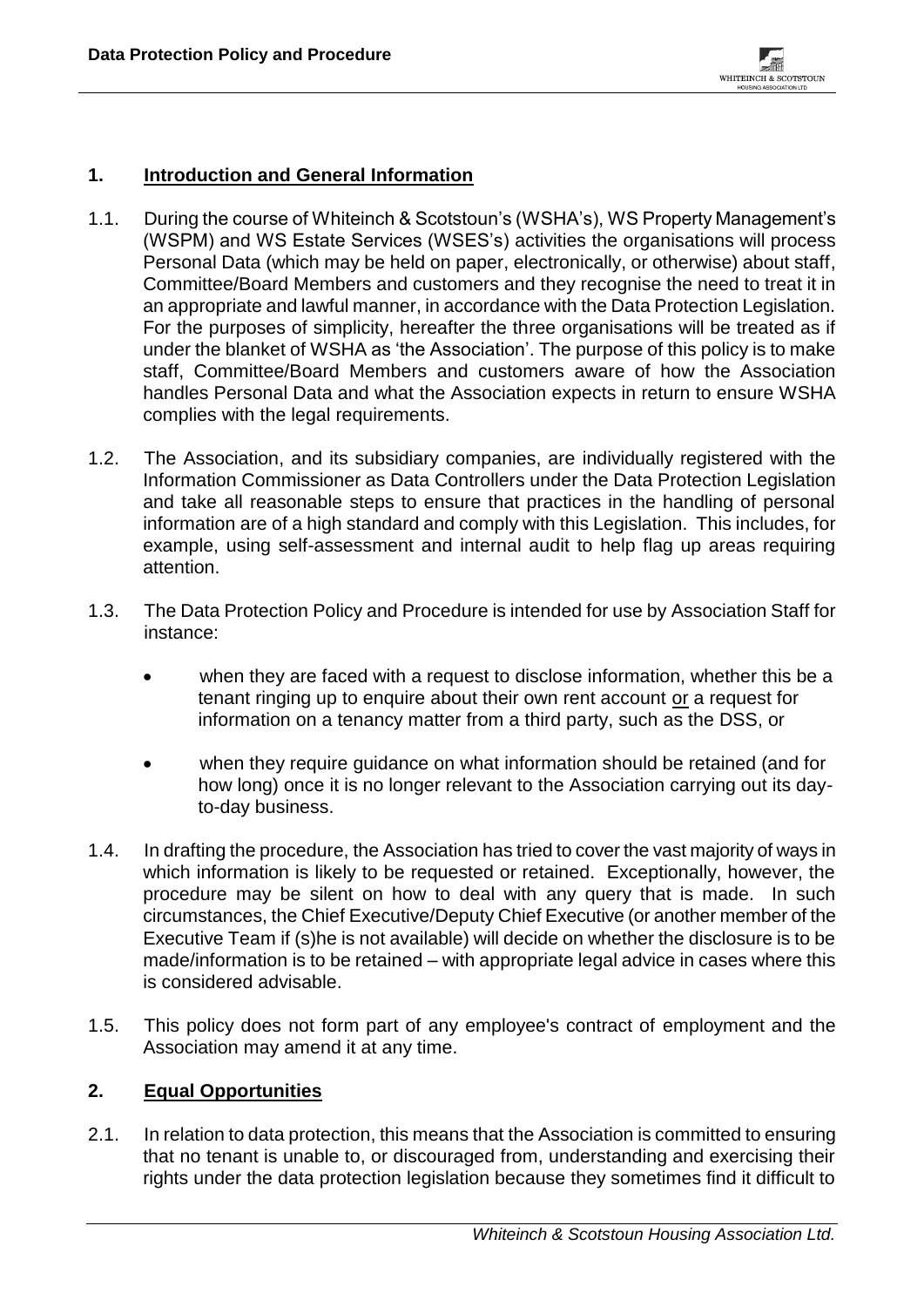

fully understand documents produced in regular printed English. This means that the Association will provide documents upon request:

- in large print or on coloured paper for those with visual impairment or deteriorating eyesight
- on tape for those who are unable to read printed matter
- in Braille for those who prefer this means of communication
- translated into another language, or, if this is impractical, access to a translating service
- in any other feasible format that tenants may find helpful.
- 2.2. The Association is also happy to discuss any request to provide copies of the information held in an alternative format.

#### **3. Definitions**

- 3.1. **"Compliance audit"** means the record of how the Association meets the requirements of the Data Protection Legislation.
- 3.2. **"Consent"** means any freely given, specific, informed and an unambiguous indication of the Data Subject's wishes by which he or she, by a statement or by a clear positive action, signifies agreement to the Processing of Personal Data relating to him or her.
- 3.3. **"Data Subject"** means an identified or identifiable natural person
- 3.4. **"Data Protection** Legislation**"** means
	- the Data Protection Act 2018 (DPA 2018), (and in relation to any of its provisions which are not yet in force; from the date(s) upon which such provisions come into force) and any regulations and secondary legislation implementing or in relation to the DPA 2018;
	- the General Data Protection Regulation ((EU) 2016/679) (GDPR) and any national implementing laws, regulations and secondary legislation, for so long as the GDPR is effective in the UK; and
	- any other replacement or supplementary legislation relating to the Processing of Personal Data (for example in relation to any exit by the UK from the European Union).
- 3.5. **"EEA"** means the 28 countries in the EU, and Iceland, Liechtenstein and Norway.
- 3.6. **"Personal Data"** means any information relating to an identified or identifiable natural person ("**Data Subject**"); an identifiable natural person is one who can be identified,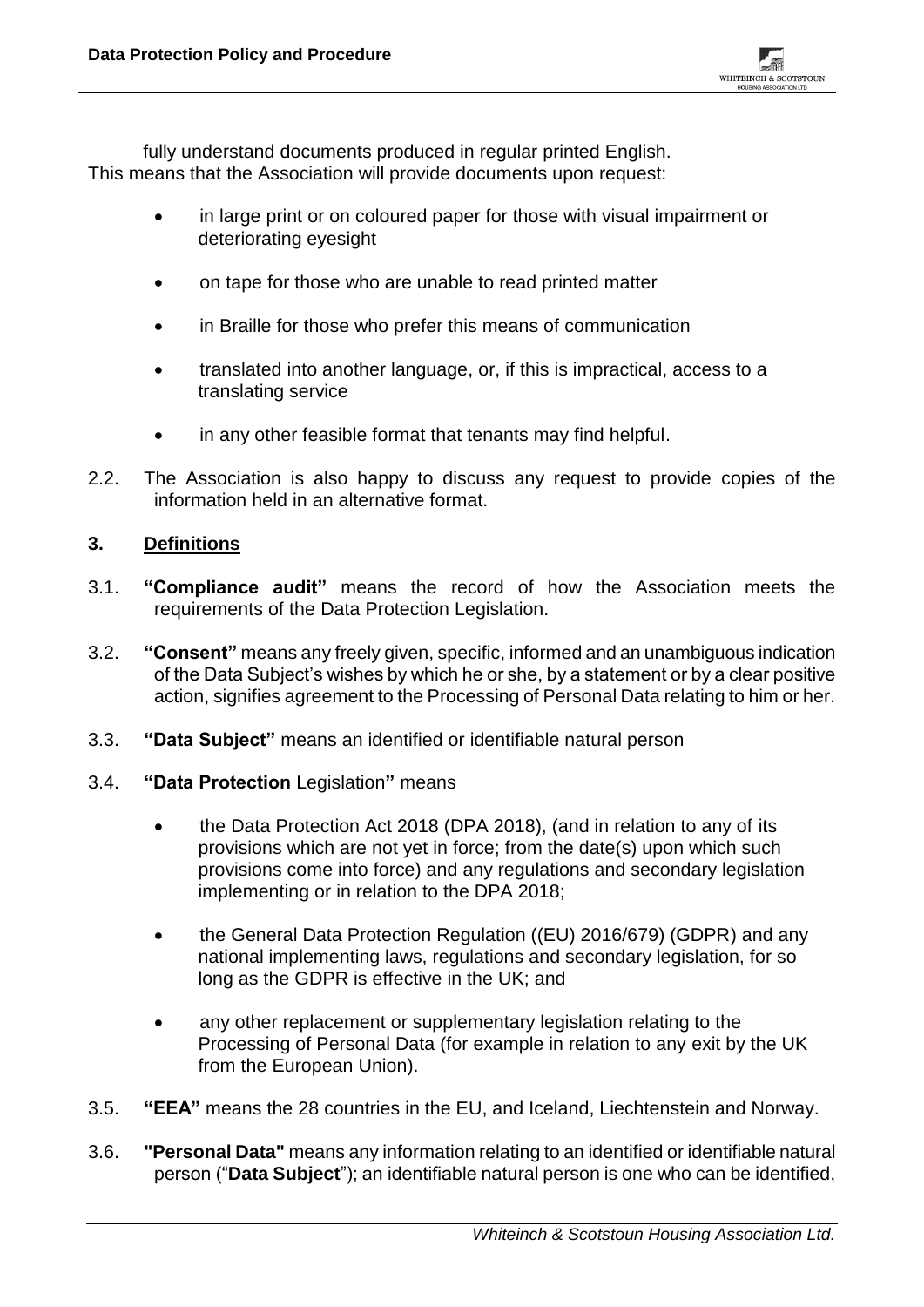directly or indirectly, in particular by reference to an identifier such as a name, an identification number, location data, an online identifier or to one or more factors specific to the physical, psychological, genetic, mental, economic, cultural or social identity of that natural person.

- 3.7. **"Personal Data Breach"** means a breach of security leading to the accidental or unlawful destruction, loss, alteration, unauthorised disclosure of or access to Personal Data transmitted, stored or otherwise Processed.
- 3.8. **"Process" and "Processing"** means any operation or set of operations which is performed on Personal Data or on sets of Personal Data, whether or not by automated means, such as collection, recording, organisation, structuring, storage, adaptation or alteration, retrieval, consultation, use, disclosure by transmission, dissemination or otherwise making available, alignment or combination, restriction, erasure or destruction.
- 3.9. **"Pseudonymised"** means Processing Personal Data in such a manner that the Personal Data can no longer be attributed to an individual without the use of additional information which is meant to be kept separately and secure.
- 3.10. **"Special Categories of Personal Data"** means Personal Data revealing racial or ethnic origin, political opinions, religious or similar beliefs, trade union membership, physical or mental health conditions, sexual life, sexual orientation, biometric or genetic data, and Personal Data relating to criminal offences and convictions.
- 3.11. **"Supervisory Authority"** means an independent public authority which is established by a Member State, for the UK our Supervisory Authority is the Information Commissioner's Office ("**ICO**").

## **4. General Principles of Data Protection**

- 4.1. When Processing data the Association will comply with the Data Protection principles set out in the Data Protection Legislation, which say that Personal Data must be:
	- Processed fairly, lawfully and in a transparent manner;
	- collected only for specified, explicit and legitimate purposes;
	- adequate, relevant and limited to what is necessary in relation to the purposes for which it is Processed;
	- accurate and where necessary kept up to date;
	- not kept in a form which permits identification of Data Subjects for longer than is necessary for the purposes for which the data is Processed;
	- Processed in a manner that ensures its security using appropriate technical and organisational measures to protect against unauthorised or unlawful Processing and against accidental loss, destruction or damage;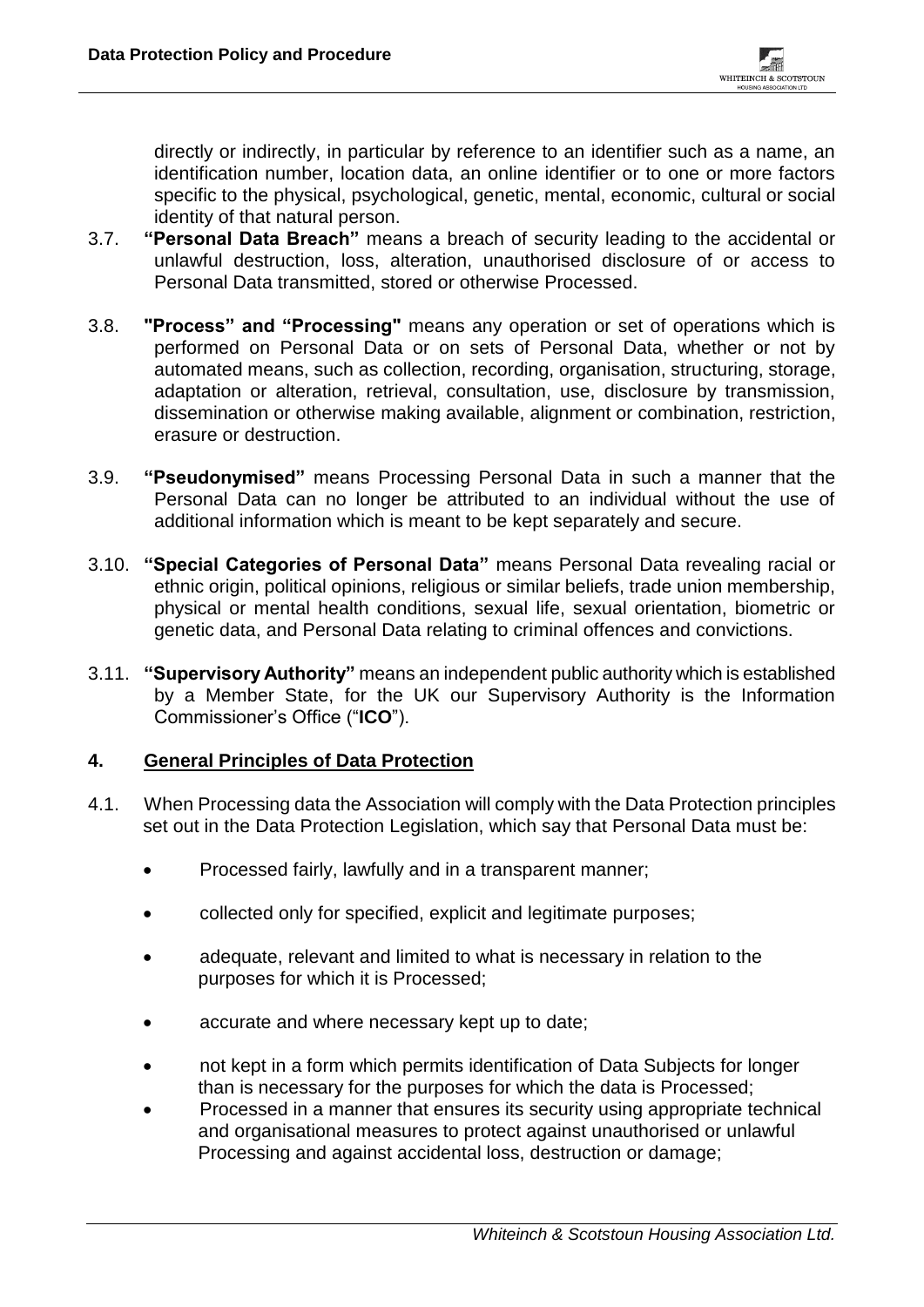

- not transferred to another country without appropriate safeguards being in place; and
- made available to Data Subjects and Data Subjects allowed to exercise certain rights in relation to their Personal Data.

## **5. Your rights**

- 5.1. Personal Data shall be Processed in a fair, lawful and transparent manner
	- The Association will usually only Process Personal Data where it has a legal basis for Processing; namely that the Processing is for its legitimate interest or the legitimate interest of others; it is necessary for the performance of the contract or where the Processing is necessary to comply with legal obligations. In other cases, Processing may be necessary for the protection of the person's vital interests or the Association has obtained Consent. Further details are set out in the Association's Privacy Policy displayed on the home page of its website or its Employee Privacy Statement.
	- The Association will only process "Special Categories of Personal Data" where a further condition is also met. Usually this will mean that the Data Subject has given their explicit Consent, or that the Processing is legally required for employment purposes.

## 5.2. **Processing for limited purposes**

The Association will only process Personal Data for the specific, explicit and legitimate purposes or purposes set out in clause 5.1 above. Personal Data will not be further processed in any manner incompatible with those purposes unless the Association informs the subject of the new purpose(s) and obtained consent where necessary.

## 5.3. **Processing shall be Adequate, relevant and limited to what is necessary**

The Association does not collect any Personal Data beyond what is necessary and will collect only such Personal Data as is required. The Association will ensure that the Personal Data collected is adequate and relevant for the intended purpose.

## 5.4. **Personal Data shall be Accurate and up to date**

The Association will endeavour to keep the Personal Data the Association stores accurate, complete, up to date and relevant to the purpose for which the Association collected it. Where the Association becomes aware that Personal Data is inaccurate or out of date the Association will correct or delete the relevant record without delay.

It is the obligation of staff, Committee/Board Members and customers to notify the Association if their personal details change or if they become aware of any inaccuracies in the Personal Data the Association holds.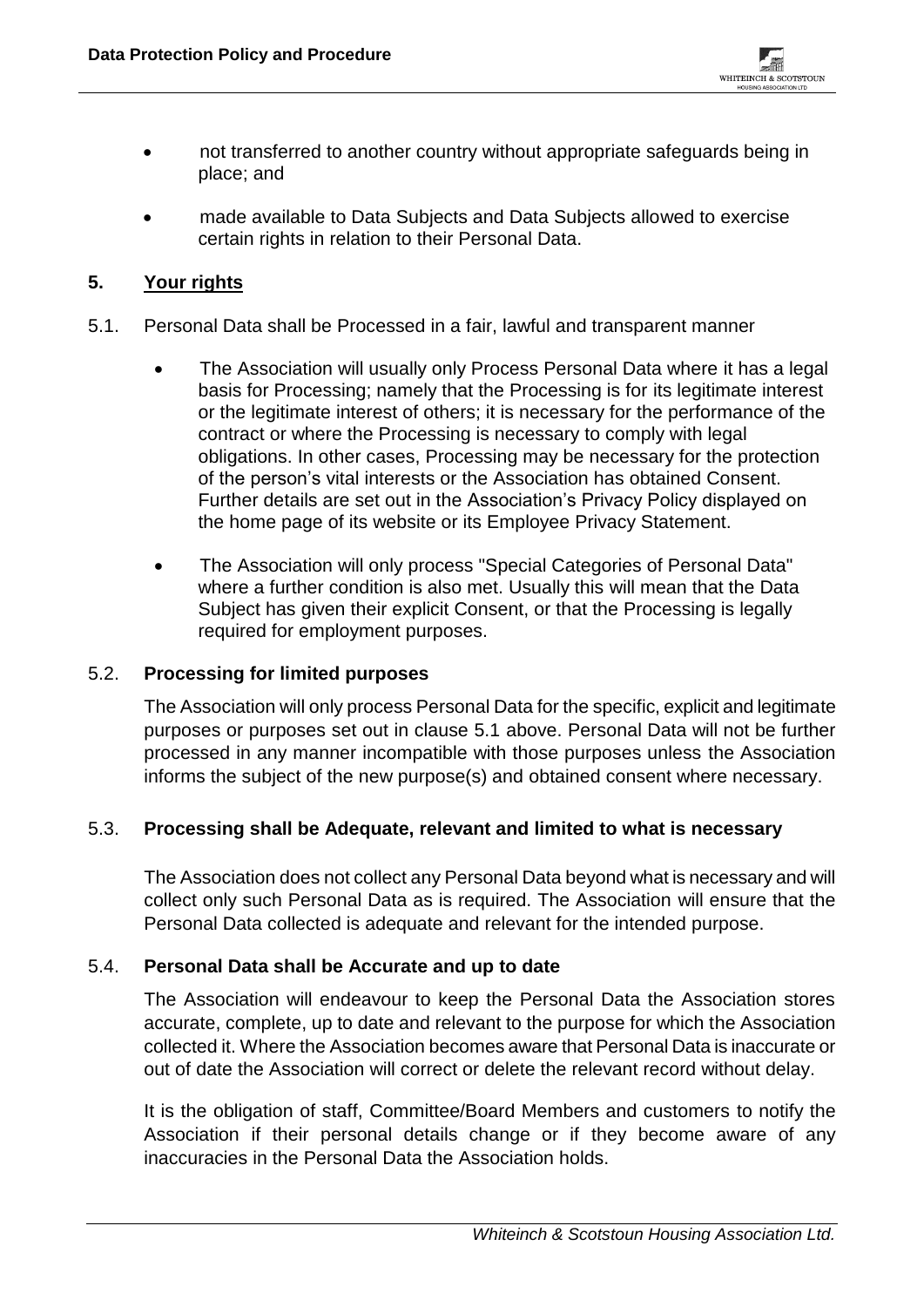

#### 5.5. **Data retention and storage**

- 5.5.1. The Association will not keep Data Subjects' Personal Data for longer than is necessary for the legitimate business purpose or purposes for which the Association originally collected it and where appropriate, for the purposes of satisfying any legal, accounting, or reporting requirements. This means that Personal Data will be destroyed [or erased from our systems] when it is no longer required in accordance with our Data Retention Schedule including requiring third parties to delete such data where applicable. Please contact the Deputy Chief Executive for further information of the Association's policies and procedures in relation to the retention of your Personal Data.
- 5.5.2. The Association has mapped the data that it processes on each Data Subject Category including the type of data, the purpose for collection, who the data is shared with and the retention periods. Please contact the Deputy Chief Executive if you would like further information. If you find in your role that you are required to collect new Personal Data please contact the member of the Executive Team responsible for your role so that the data mapping can be updated and the Association can confirm the legitimate reason for collection].
- 5.5.3. The Data Retention Schedule explains the Association's requirements for staff with regards to how they retain retention, storage and disposal of personal data, and to dispose of personal data and provides guidance on appropriate data handling and disposal of personal data.
- 5.5.4. Failure to comply with this Policy will expose the Association to the risk of threat to its security and to potential legal and/or regulatory action, leading to investigation, censure, judicial claims, fines and penalties; to adverse publicity, damage to its reputation, loss of revenue; or to difficulties in providing evidence when we need it and in general running of our operation. Due to the potential severity of the consequences, any breach of this Policy may be considered a matter for disciplinary action.
- 5.5.5. Personal information is stored securely. Where this is in paper files, these are placed in lockable cabinets when not in use; computer files are password protected and e-mails encrypted. To ensure cybersecurity all Staff are required to follow the Guidance on Email & Internet Access which is an appendix to the Information & Cybersecurity Policy and any breach of the Guidance may be considered a matter for disciplinary action.
- 5.5.6. It is unavoidable that, from time to time, files and other information may have to be removed from the Association's office, for example, to carry out a house visit.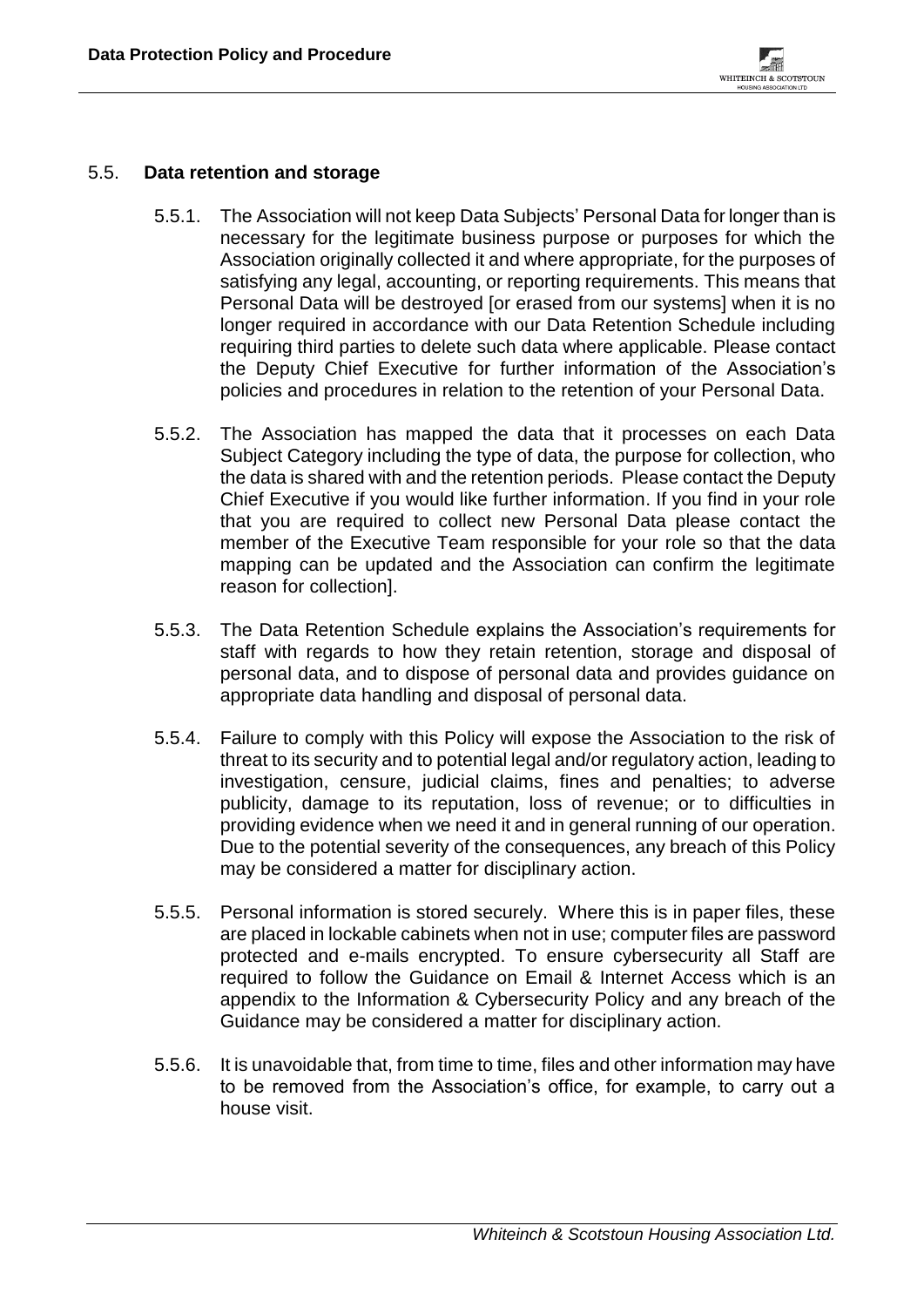

5.5.7. Staff are required to take the utmost care not to misplace or lose any information. In the event that this does occur, however, the Deputy Chief Executive should be notified at the earliest opportunity.

### 5.6. **Processing shall be in line with the rights of any Data Subject**

The Data Subject has the right to:

- 5.6.1. a) notify the Association that he/she wishes to withdraw his/her Consent (where his/her Consent is the legal basis for Processing) to processing at any time;
- 5.6.2. request certain information about the Association's Processing of his/her Personal Data;
- 5.6.3. request access to any Personal Data the Association hold about him/her;
- 5.6.4. ask the Association to erase his/her Personal Data if it is no longer necessary in relation to the purposes for which it was collected or processed or to rectify inaccurate or incomplete Personal Data;
- 5.6.5. ask that Processing is restricted in specific circumstances;
- 5.6.6. prevent Processing that is likely to cause unwarranted substantial damage or distress to him/her or anyone else;
- 5.6.7. challenge Processing which has been justified on the basis of the Association's legitimate interests, or in the public interests;
- 5.6.8. be notified of a Personal Data breach which is likely to result in high risk to his/her rights and freedoms;
- 5.6.9. make a complaint to the ICO;
- 5.6.10. in limited circumstances, receive or ask for his/her Personal Data to be transferred to a third party in a structured, commonly used and machine readable format; and

## **6. What Does the Data Protection Legislation Mean for The Association on a Day-to-Day Basis?**

#### 6.1. **Security**

6.1.1. The Association implements and maintains all reasonable and appropriate technical and organisational measures to prevent Personal Data Breaches. Particular care is taken in protecting Special Categories of Personal Data.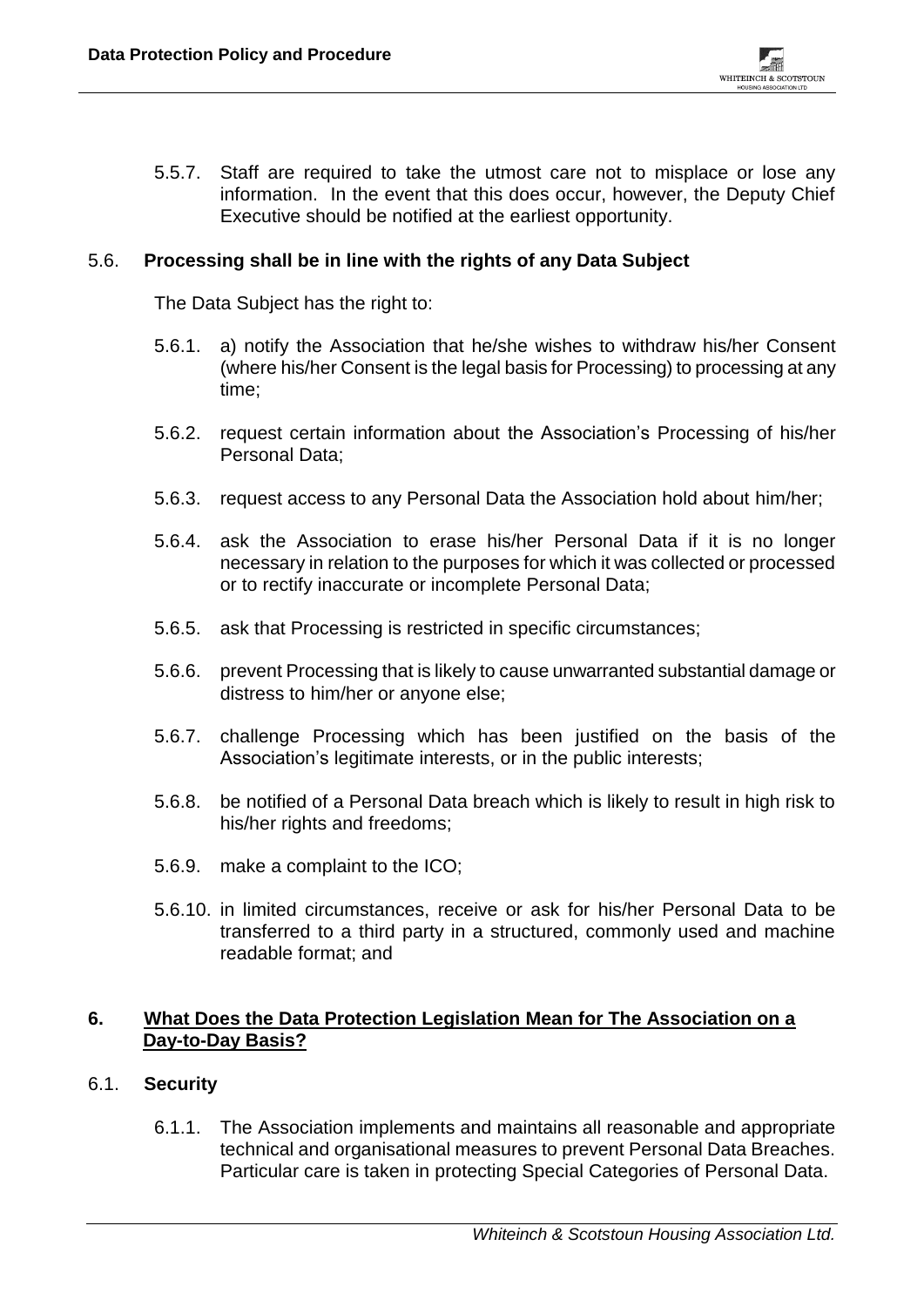

- 6.1.2. The Association has in place procedures and technologies to maintain the security of all Personal Data from the point of collection to the point of destruction. The Association will only transfer Personal Data to a third party if the third party enters into an agreement with us to ensure that they will comply with obligations which are at least as strict as the terms of this Policy, to allow us to maintain the protection of your Personal Data, and who agree to put adequate measures in place, as requested.
- 6.1.3. Maintaining data security under clause 6.1.2 means guaranteeing the confidentiality, integrity and availability (for authorised purposes) of the Personal Data.

## 6.2. **Sharing Personal Data with third parties**

- 6.2.1. The Association may have to share Data Subjects' data with third parties, including third-party service providers and other entities in the Association's group. The Association require third parties to respect the security of the Personal Data and to treat it in accordance with the law.
- 6.2.2. The Association will share Personal Data with third parties where required by law, where it is necessary to administer the working relationship, in circumstances where it is in staff, Committee/Board Members' or customers' interests, or where the Association has another legitimate interest in doing so.
- 6.2.3. With regard to other Data Subject Personal Data staff should refer to the Privacy Policy found on the Association's website which identifies which data can be shared with other third parties and the lawful grounds for doing so. For instance:
	- if required by law or by any regulation which governs us, the Association will share information with third parties – these might include governmental or quasigovernmental organisations, law enforcement authorities, courts and arbitrators from time to time;
	- the Association will share information when absolutely necessary for management of the property the Data Subject occupies;
	- the Association will share information with other councils, where appropriate – for example, if the Data Subject moves between council catchments; and
	- the Association may share information with certain Third Party Service Providers. These include contractors and designated agents and other entities within the Association's group. For example, the following activities are carried out by Third Party Service Providers: IT Services, Legal Services and Community Safety Services.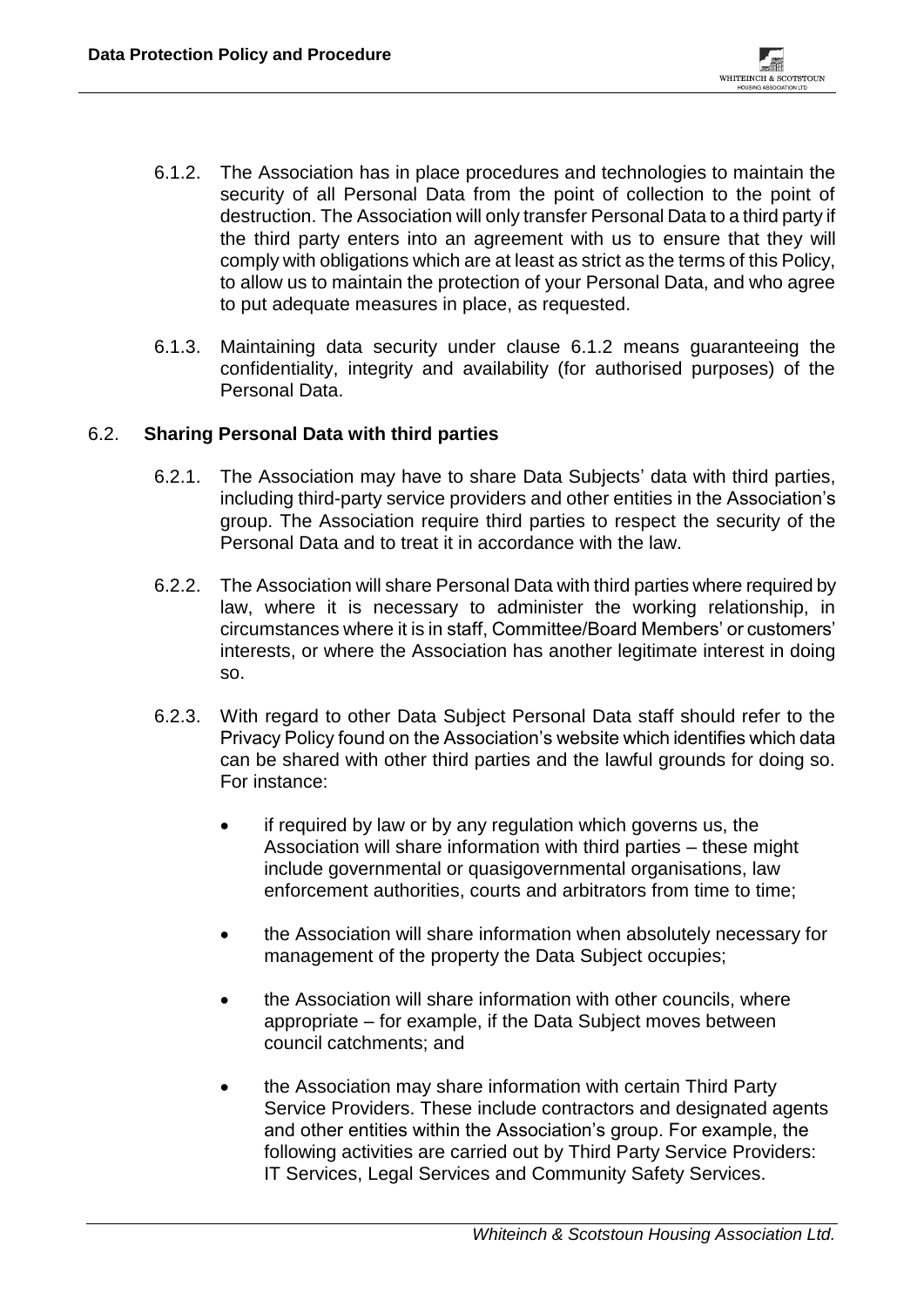

- 6.2.4. There may be other instances, when the Association obtains Consent from the Data Subject.
- 6.2.5. Staff do, regularly have to disclose information about someone to:
	- the person themselves
	- their legal appointee
	- someone acting on their behalf

The critical point for staff for disclosure is therefore whether they are satisfied that the person asking for the information is being truthful about their identity and, where the enquirer is not the tenant, that they have a right to be told the information.

The Association will therefore adopt the "key question" approach already used by many companies in the UK. This involves the tenant or data subject having to respond correctly to a unique question that they would definitely know the answer to, for example, what is your date of birth?

Where the enquirer is not the tenant, but a representative, staff must ensure that there is a signed mandate on file before disclosing any information.

6.3 As experience of this policy is gained, an additional guidance document will be developed. Meantime, where there is any uncertainty, referral should be made to the Chief Executive/Deputy Chief Executive (or another member of the Executive Team if (s) he is not available).

#### **7. Data Subject Request**

- 7.1. Any Data Subject, such as one of our tenants, has the right to request access to the Personal Data the Association holds, including the right to request confirmation that the Association processes the Data Subject's Personal Data, receive certain information about the processing of the Personal Data, and obtain a copy of the Personal Data the Association processes.
- 7.2. For further information about the process you should follow to access your personal data please refer to the Subject Access Procedure: Employees. With regard to the process you should follow about other Data Subjects please refer and adhere to the Subject Access Procedure: Non-Employees.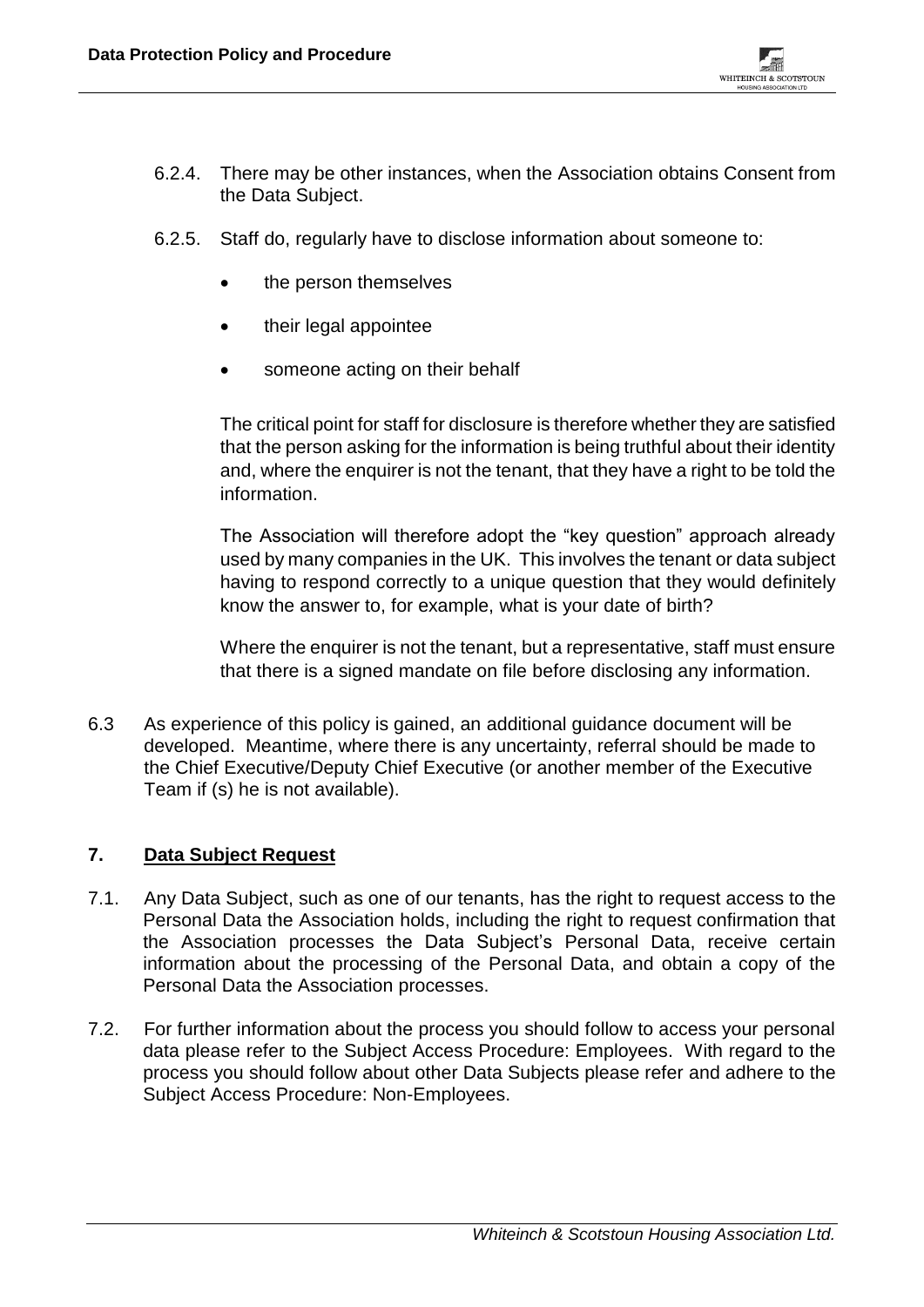### **8. Personal Data Breaches**

- 8.1. The Association has put in place procedures to deal promptly and effectively with any suspected Personal Data Breach and will notify the Data Subject and/or the Information Commissioner's Office (ICO) where the Association are legally required to do so. The Scottish Housing Regulator will also be advised as an ICO notification has been confirmed as a Notifiable Event.
- 8.2. If a Data Subject considers that this policy has not been followed in respect of his/her Personal Data he/she should raise the matter immediately with the Deputy Chief Executive.
- 8.3. In addition, all employees, workers, Committee Members and contractors should alert the Deputy Chief Executive immediately if they discover or suspect a data breach however small. This allows the Association to consider any measures to reduce the immediate impact and, comply with its legal and regulatory duties which include the requirement to notify the ICO within 72 hours.
- 8.4. The Association expects all its employees, workers, Committee Members and contractors to adhere to the Personal Data Breach Procedure. Adherence to the Procedure is mandatory and non-compliance could lead to disciplinary action.

#### **9. Other relevant key Policies & Procedures**

- 9.1. This policy compliments the Association's confidentiality policy. Only information which can or must be lawfully disclosed under the Data Protection Legislation will be shared with a third party without the individual's consent.
- 9.2. The Subject Access Request Procedure provides details of how the Association will respond when a data subject exercises their rights in relation to their personal data.
- 9.3. The Data Breach Procedure provides further details of the process to be followed in the event of a potential personal data breach.
- 9.4. The Mobile Phone Procedure provides guidance on keeping data safe on mobile phones.
- 9.5. The Email & Internet Procedure provides guidance on Cybersecurity.
- 9.6 On occasions when the Committee of Management has to consider items of a confidential nature, these will generally be presented as paper copies to be distributed at the Meeting in question. At the close of the Meeting, all copies will be collected and disposed of by the senior staff members in attendance using the Association's confidential shredding system.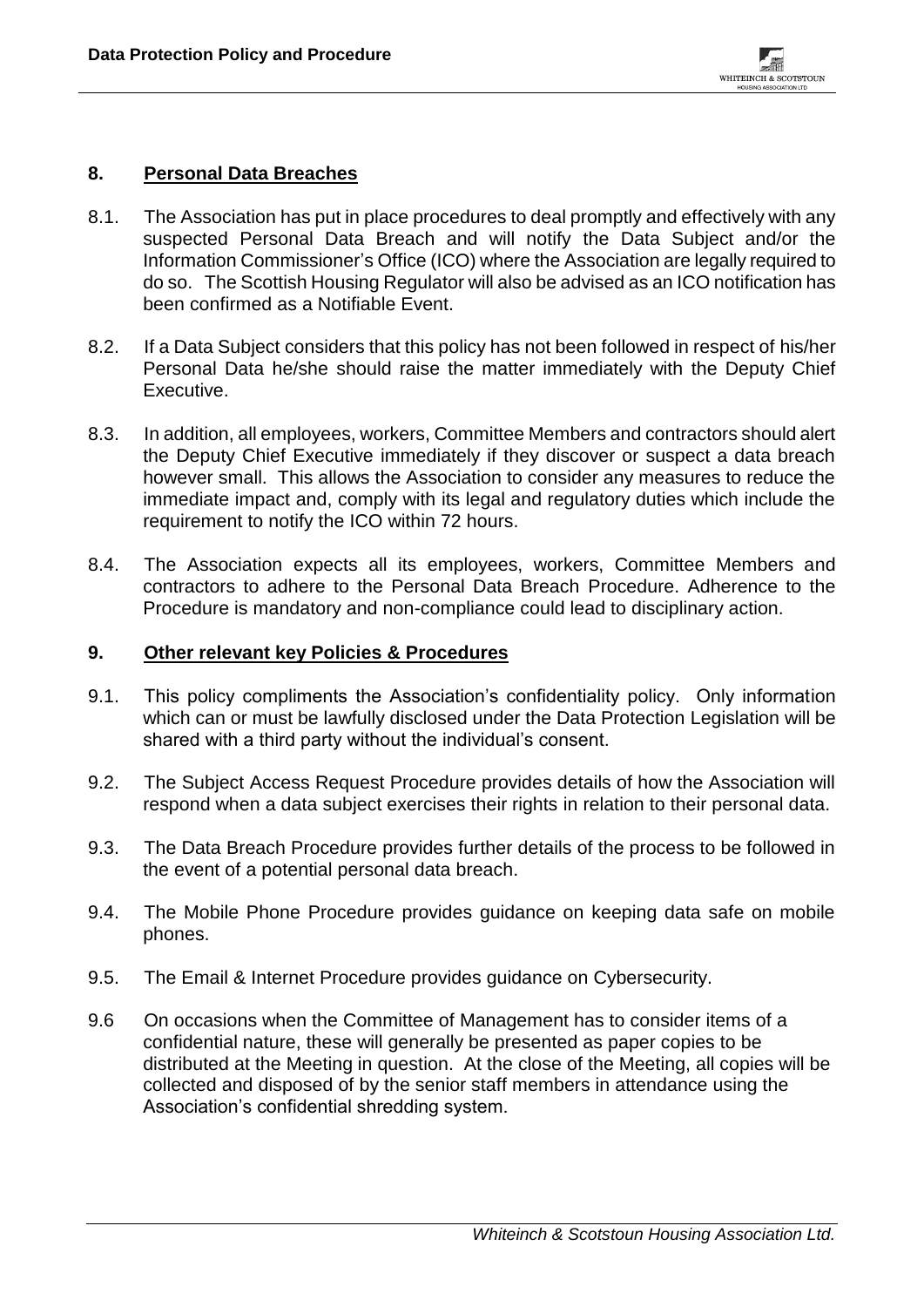9.7 Should the paperwork involved be too extensive to allow adequate consideration to be afforded on a first viewing, paper copies will be delivered to Members with a reminder of the sensitivities involved and the expectation that they should be returned at the Meeting for disposal, as above. If a Member cannot attend a Meeting, they should advise before delivery, if known, or otherwise arrange for collection or personal return to the Office.

## **10. Responsibilities for Compliance**

- 10.1. The Deputy Chief Executive has overall responsibility for data protection within the Association, and for ensuring that the Association's notification to the Information Commissioner's Office, and all entries in the Data Protection Register, is accurate and up to date. This will be checked at least every two years, or in the intervening period if this officer considers that this needs to be changed (because, for example, the Association has broadened the way it operates). A checklist is provided as Appendix 1.
- 10.2. Members of the Executive Team will assist in implementing the requirements of the Data Protection Legislation by:
	- providing advice and support to all departments on all matters relating to compliance with the Data Protection Legislation
	- disseminating information relating to the Data Protection Legislation
	- responding to requests from individuals to access personal information the Association holds about them
	- maintaining the internal Data Protection Log which contains details of all requests for access to information under the terms of the Data Protection Legislation
- 10.3. The Deputy Chief Executive has specific responsibility for Personal Data held on employees. Staff will be informed about data protection issues, and their rights to access their own personal data through the staff handbook and induction courses.
- 10.4. Departmental managers will ensure that personal data processed by their department included in the Association's Data Protection Register entry is kept up to date, and complies with the principles and rights.
- 10.5. All staff have a responsibility to fully comply with the requirements of the Data Protection Legislation and this procedure. When involved in requesting information, staff will explain why the information is necessary, what it is to be used for, and who will have access to it.
- 10.6. The Association and all staff who use any personal information must ensure that they follow the above principles and rights at all times. In-house training will therefore be provided on these principles and the Association's procedures for all relevant staff and new staff will have this incorporated into their induction process.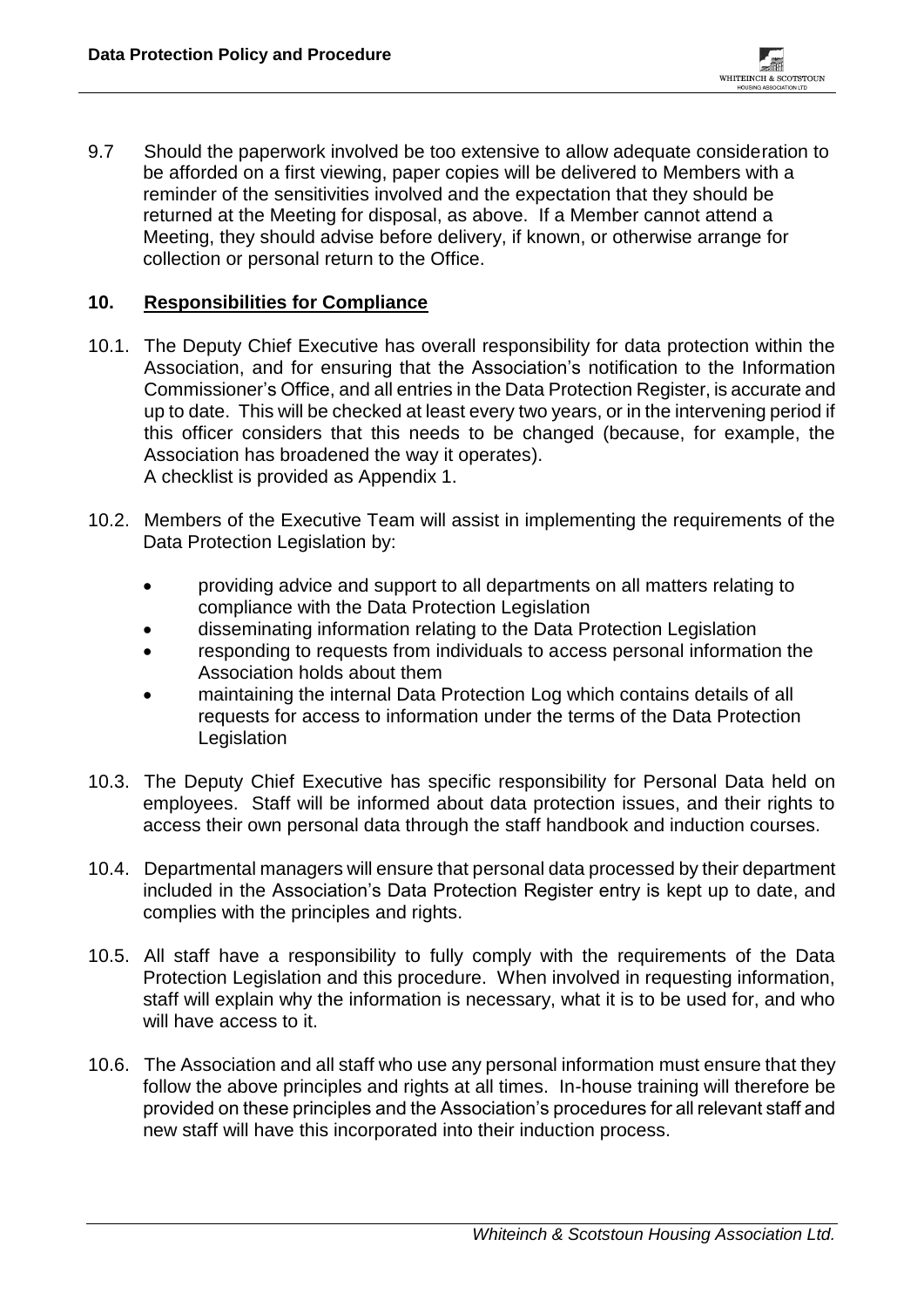

10.7. The Association is responsible for and must be able to demonstrate compliance with the principles and rights listed above.

## **11. Role of Internal Audit in Data Protection**

- 11.1. Failure to observe practices that help the Association comply with the Data Protection Legislation could expose the organisation to a certain degree of risk. Keeping this policy and procedure up to date and ensuring that staff are aware of its contents is one way of helping guard against any legal breaches. As an added safeguard, the internal auditor will be required to comment on data protection at least once in every three years.
- 11.2. The Data Protection Officer and Depute Chief Executive will review any changes and updates to the Compliance Audit on an annual basis.
- 11.3. The Management Committee will receive an annual report on the number of Subject Access Requests and Personal Data Breaches. They will also be notified as soon as reasonably practicable of the details of any Personal Data Breach.

#### **12. Equal Opportunities Testing**

12.1. In accordance with the Association's Equality & Diversity Policy, this Policy has been consciously considered to judge whether there is any likelihood that its presentation or operation could in any way lead, no matter how inadvertently, to discrimination. The conclusion of this exercise is that it is believed that the Policy should operate in a nondiscriminatory way.

## **13. Policy Review and Changes**

13.1. The Policy will be reviewed initially after three years, the five thereafter, or sooner in line with changes in legislation or best practice.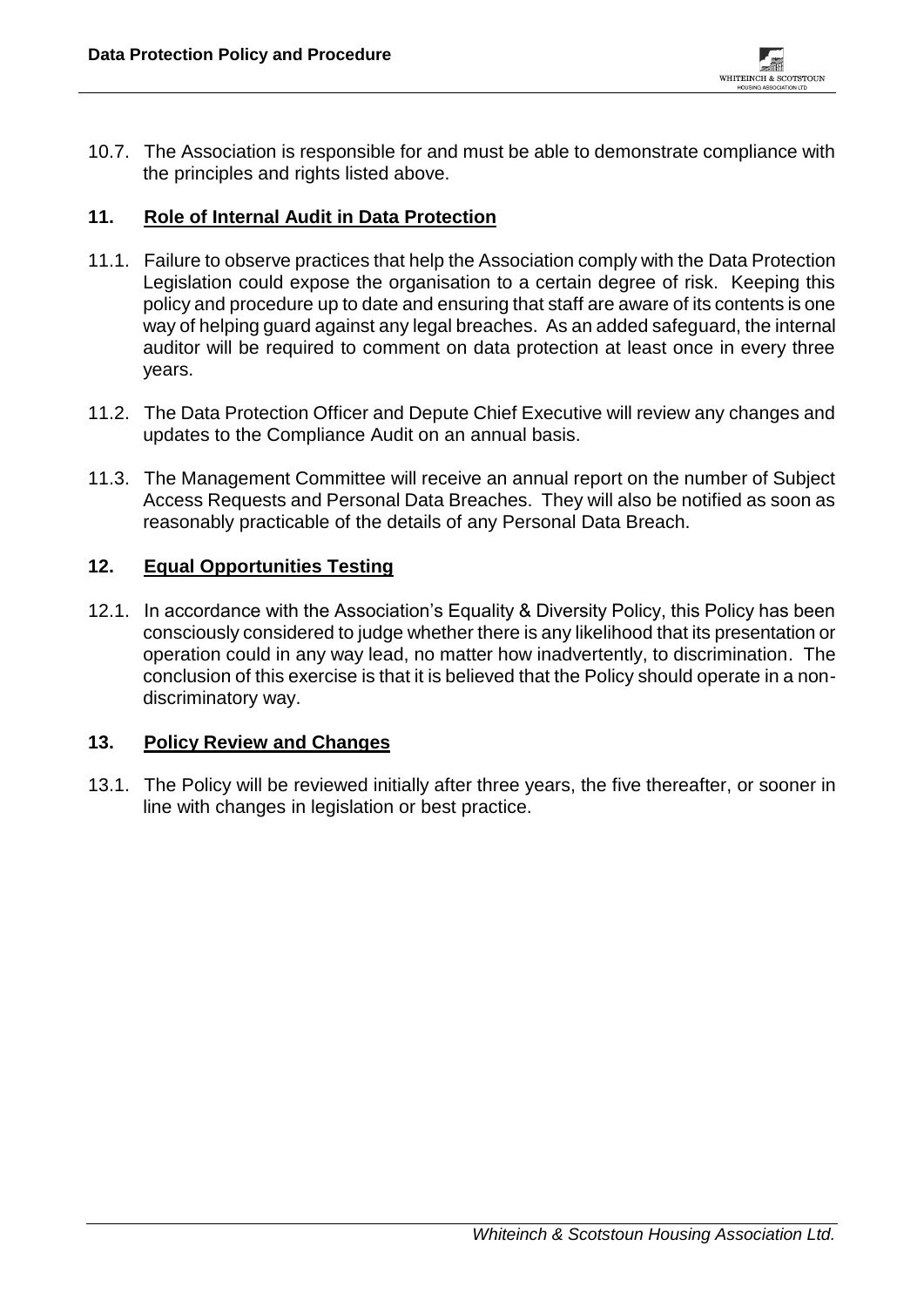## **APPENDIX 1**

Data Protection Checklist

This checklist is intended to be completed on a self-assessment basis to help the Association identify possible areas for action. An assessment will be carried out by the Deputy Chief Executive every two years and a report prepared for the Management Committee.

An explanation of each response should be provided in Section 1 and any required followup action, together with timescales noted in Section 2.

## Section 1 – Current Position

| Question         |                                                                                                                | Response (with explanation) |                      |                 |
|------------------|----------------------------------------------------------------------------------------------------------------|-----------------------------|----------------------|-----------------|
| 1.               | Is there a written policy covering<br>data protection issues?                                                  | Yes $\Box$                  | $No \Box$            | $N/A$ $\square$ |
| 2.               | Is there a contact person for<br>data protection?                                                              | Yes $\square$               | $No \Box$ $N/A \Box$ |                 |
| 3.               | Are there fair obtaining/opt in<br>boxes on your literature/forms?                                             | Yes $\square$               | No $\square$         | $N/A$ $\square$ |
| $\overline{4}$ . | Is there a procedure for<br>responding to requests for<br>information, and a log of who it<br>is disclosed to? | Yes $\Box$                  | No $\square$         | $N/A$ $\Box$    |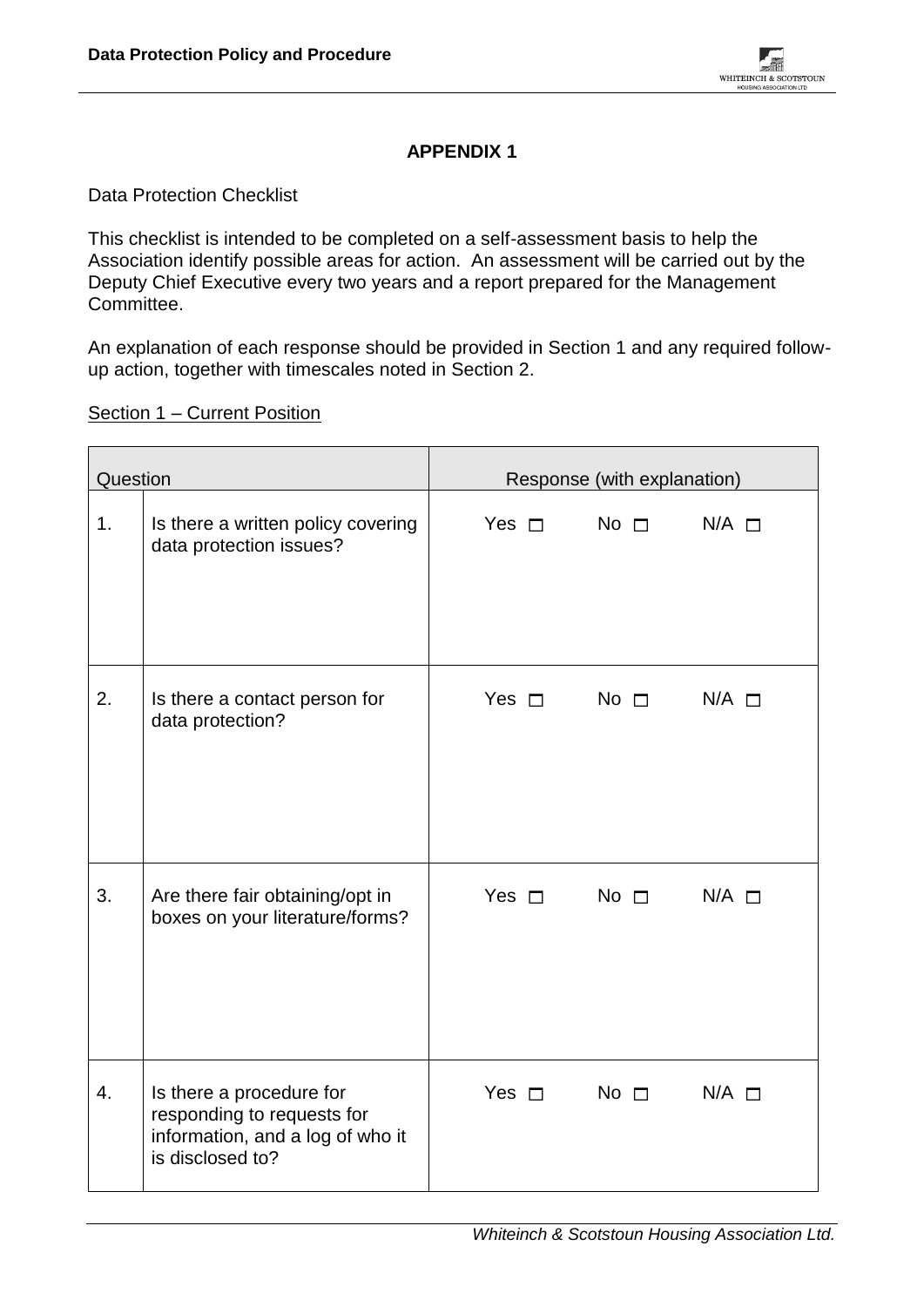

| Question |                                                                                                                                                             | Response (with explanation)     |                      |                 |
|----------|-------------------------------------------------------------------------------------------------------------------------------------------------------------|---------------------------------|----------------------|-----------------|
| 5.       | Are comments by staff in data<br>records professionally<br>expressed? - would they<br>survive a subject access<br>request?                                  | Yes $\Box$ No $\Box$ N/A $\Box$ |                      |                 |
| 6.       | Are access controls clear and<br>robust?                                                                                                                    | Yes $\Box$                      | No $\square$         | $N/A$ $\square$ |
| 7.       | Do disclosure procedures<br>accept the possibility of third<br>parties trying to obtain data by<br>deception? Do staff know how<br>to handle such requests? | Yes $\Box$ No $\Box$ N/A $\Box$ |                      |                 |
| 8.       | Are your Data Protection<br>registrations up to date and<br>accurate?                                                                                       | Yes $\square$                   | $No \Box$ $N/A \Box$ |                 |
| 9.       | Have staff and the Board<br>undertaken Data Protection<br>awareness training?                                                                               | Yes $\Box$ No $\Box$ N/A $\Box$ |                      |                 |
| 10.      | Do you review access rights of<br>employees leaving the<br>organisation to ensure data<br>cannot be removed or passed to<br>a third party?                  | Yes $\square$ No $\square$      |                      | $N/A$ $\square$ |